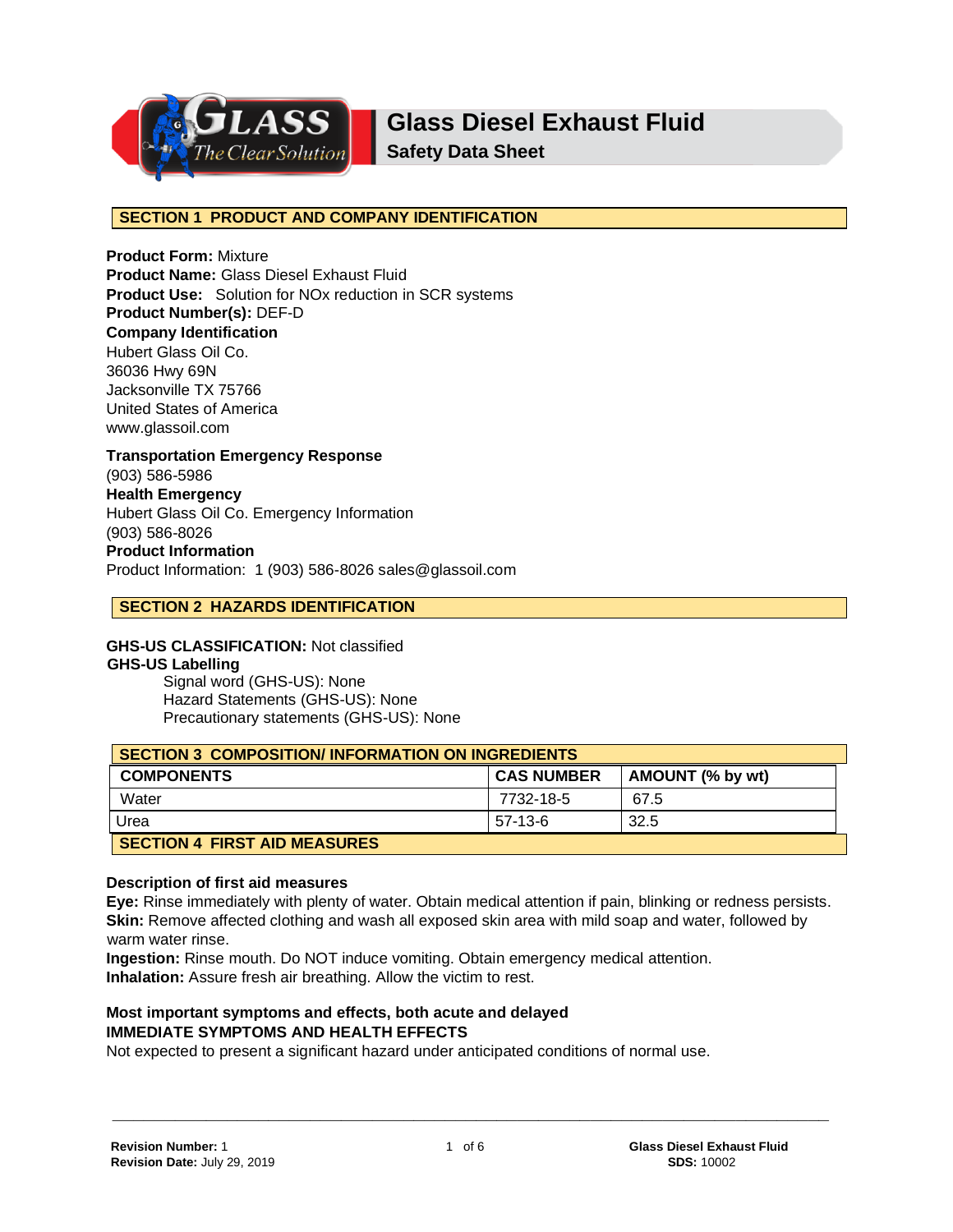Safety Data Sheet

**DELAYED OR OTHER SYMPTOMS AND HEALTH EFFECTS:** Not classified.

### **Indication of any immediate medical attention and special treatment needed**

No additional information available

### **SECTION 5 FIRE FIGHTING MEASURES**

**EXTINGUISHING MEDIA:** Foam. Dry Powder. Carbon Dioxide. Sand. Do not use a heavy water stream. **Unusual Fire Hazards:** No additional information available.

### **PROTECTION OF FIRE FIGHTERS:**

**Fire Fighting Instructions:** Use water spray or fog for cooling exposed containers. Exercise caution when fighting any chemical fire. Prevent fire fighting water from entering the environment. Do not enter fire area without proper protective equipment, including respiratory protection.

### **SECTION 6 ACCIDENTAL RELEASE MEASURES**

**General Measures:** The EPA has no established reportable quantity for spills for this material, secondary containment is not specified.

**Protective Measures:** Equip cleanup crew with proper protection.

**Emergency Procedures:** Evacuate unnecessary personnel. Ventilate area.

**Methods for Cleaning Up:** Soak up spills with inert solids, such as clay or diatomaceous earth as soon as possible. Collect spillage. Store away from other materials. For minor spillages wash down with excess water. Mop up small spills.

**Reporting:** Report spills to local authorities as appropriate or required.

## **SECTION 7 HANDLING AND STORAGE**

**Precautionary Measures:** Wash hands and other exposed areas with mild soap and water before eating, drinking or smoking and when leaving work. Provide good ventilation in process area to prevent formation of vapor.

**Storage conditions:** Keep only in the original container in a cool, well ventilated place away from: Direct Sunlight, Heat sources. Keep container closed when not in use.

**Incompatible products:** Strong bases. Strong acids.

**Incompatible materials:** Sources of ignition. Direct sunlight.

## **SECTION 8 EXPOSURE CONTROLS/PERSONAL PROTECTION**

#### **GENERAL CONSIDERATIONS:**

Consider the potential hazards of this material (see Section 3), applicable exposure limits, job activities, and other substances in the work place when designing engineering controls and selecting personal protective equipment. If engineering controls or work practices are not adequate to prevent exposure to harmful levels of this material, the personal protective equipment listed below is recommended. The user should read and understand all instructions and limitations supplied with the equipment since protection is usually provided for a limited time or under certain circumstances.

### **ENGINEERING CONTROLS:**

Use in a well-ventilated area.

#### **PERSONAL PROTECTIVE EQUIPMENT**

Avoid all unnecessary exposure. Gloves. Protective goggles. **Eye/Face Protection:** Chemical goggles or safety glasses.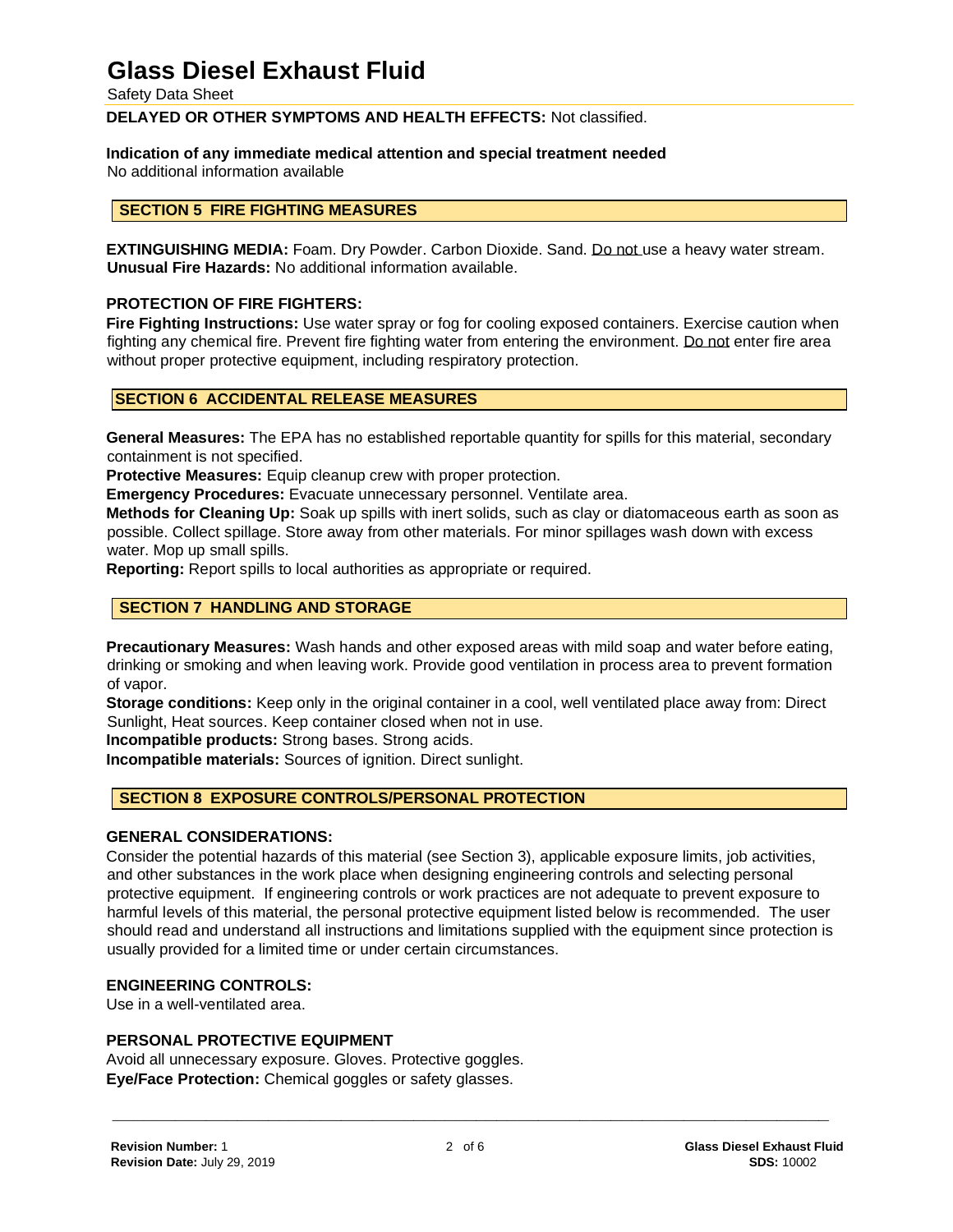Safety Data Sheet

**Hand Protection:** Wear protective gloves **Respiratory Protection:** Wear appropriate mask. **Other information:** Do not eat, drink or smoke during use.

## **SECTION 9 PHYSICAL AND CHEMICAL PROPERTIES**

**Attention: the data below are typical values and do not constitute a specification.**

**Color:** Colorless **Physical State:** Liquid **Odor:** characteristic ammonia odor **Odor Threshold:** No data available **pH:** 9-10 **Relative evaporation rate (butylacetate=1):** <1 **Vapor Pressure:** Not applicable **Vapor Density at 20 ºC (Air = 1):** 0.6 H2O, >1 **Initial Boiling Point:** > 100 ºC (212 ºF) **Solubility:** Soluble in water. Water: 100% **Freezing Point:** -11 ºC (12 ºF) **Viscosity:** No data available. **Decomposition temperature:** No Data Available **Octanol/Water Partition Coefficient:** No data available

### **SECTION 10 STABILITY AND REACTIVITY**

**Reactivity:** No additional information available. **Chemical Stability:** Stable under normal conditions. **Possibility of hazardous reactions:** Not established. **Conditions to avoid:** No additional information available. **Incompatibility With Other Materials:** Strong acids. Strong bases. Oxidizing agents (peroxides, chromates, dichromates). **Hazardous Decomposition Products:** Carbon monoxide. Carbon dioxide. Fume.

### **SECTION 11 TOXICOLOGICAL INFORMATION**

#### **Information on toxicological effects**

**Acute Toxicity:** Not classified

**Urea 57-13-6**

| LD50 oral rat      | 8,471.00 mg/kg (rat; OECD 401: Acute Oral<br>Toxicity; Literature study; 14300 mg/kg<br>bodyweight; Rat; Experimental value) |
|--------------------|------------------------------------------------------------------------------------------------------------------------------|
| LD50 dermal rat    | >3,200.00 mg/kg (Rat; Literature study)                                                                                      |
| LD50 dermal rabbit | >21,000.00 mg/kg (Rabbit; Literature study)                                                                                  |
| ATE US (oral)      | 8,741.00 mg/kg bodyweight                                                                                                    |

**Skin corrosion/irritation:** Not classified pH: 9-10 **Serious eye damage/irritation:** Not classified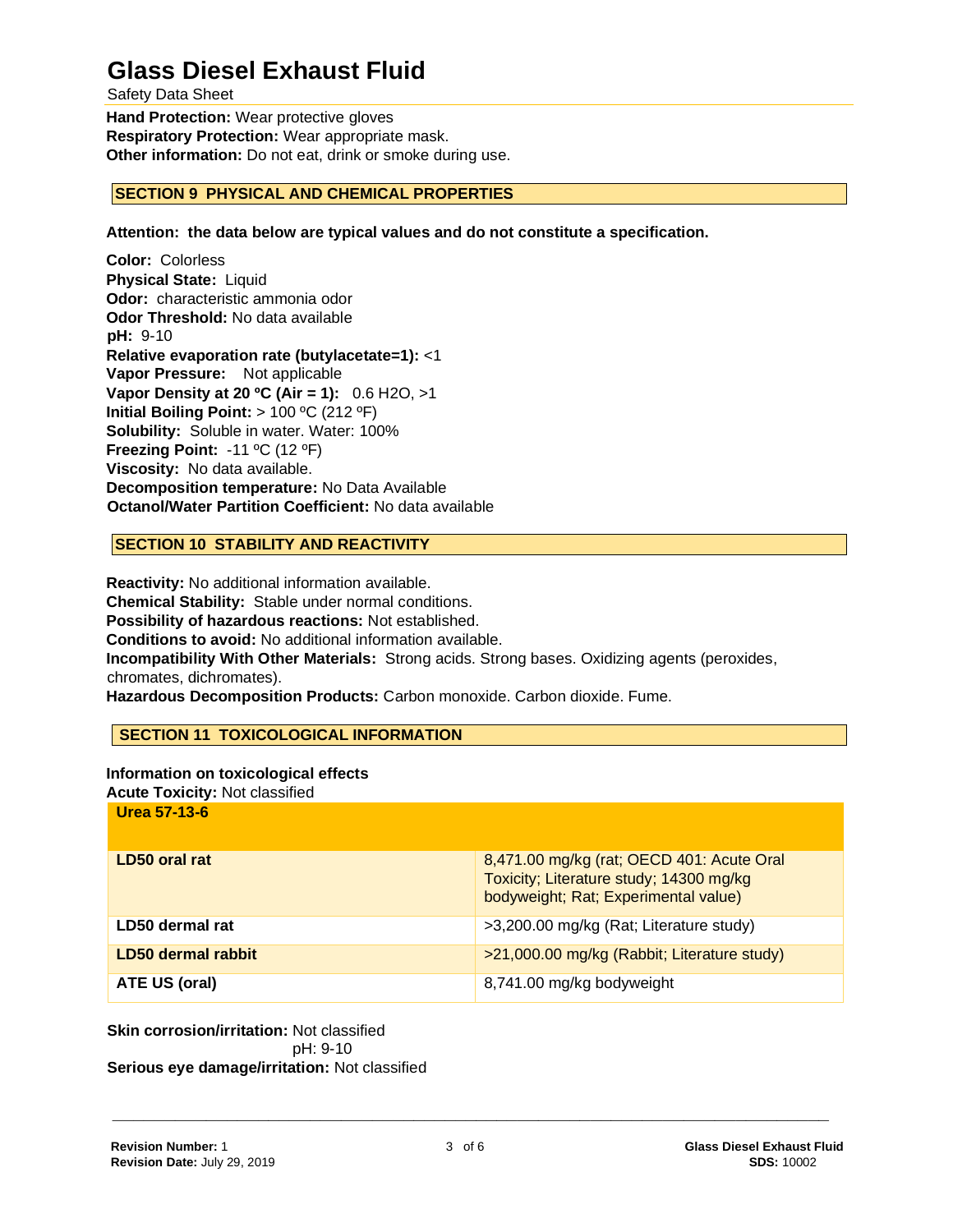Safety Data Sheet

pH: 9-10

**Respiratory or skin sensitization:** Not classified

**Germ cell mutagenicity:** Not classified

**Carcinogenicity:** Not classified

**Reproductive toxicity:** Not classified

**Specific target organ toxicity (repeated exposure):** Not classified

**Aspiration hazard:** Not classified

**Potential adverse human health effects and symptoms:** Based on available data, the classification criteria are not met.

# **SECTION 12 ECOLOGICAL INFORMATION**

### **ECOTOXICITY**

| Urea (57-13-6)                 |                                                                                  |
|--------------------------------|----------------------------------------------------------------------------------|
| $LC50$ fish 1                  | >6,810.00 mg/l (LC50; 96 h; Leuciscus idua; Static<br>system)                    |
| EC50 Daphnia 1                 | >10,000.00 mg/l (EC50; 48 h; Daphnia magna)                                      |
| <b>Threshold limit algae 1</b> | >10000 mg/l (EC0; 168 h; Scenedesmus<br>quadricauda; static system; Fresh water) |

**Mobility:** Not applicable.

### **PERSISTENCE AND DEGRADABILITY**

| Urea (57-13-6)                       |                                                  |
|--------------------------------------|--------------------------------------------------|
| <b>Persistance and degradability</b> | Inherently biodegradable. Hydrolysis in water.   |
|                                      | Highly mobile in soil.                           |
| <b>ThOD</b>                          | $\frac{1}{2}$ 0.27 g O <sub>2</sub> /g substance |

### **POTENTIAL TO BIOACCUMULATE**

Not applicable.

**SECTION 13 DISPOSAL CONSIDERATIONS** 

**Product/Packaging disposal recommendations:** As a non-hazardous liquid waste, it should be solidified with stabilizing agents such as sand, fly ash, or clay absorbent, so that no free liquid remains before disposal to an industrial waste landfill.

**Ecology – waste materials:** Avoid release to the environment.

### **SECTION 14 TRANSPORT INFORMATION**

**DOT Shipping Description:** In accordance with DOT. Not regulated.

**ADR:** Not regulated

**Transport by Sea:** Not regulated

**Air Transport:** Not regulated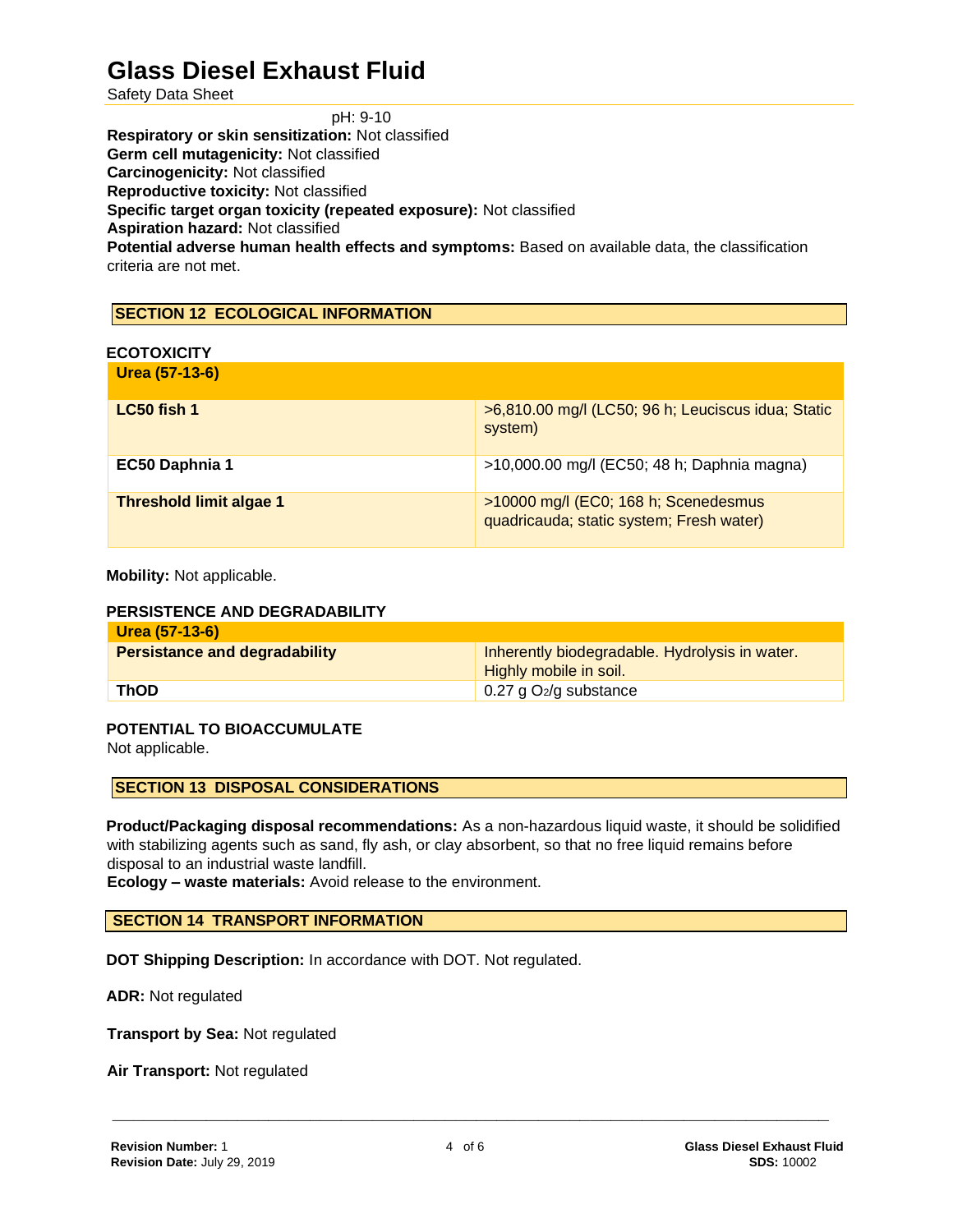Safety Data Sheet

| <b>SECTION 15 REGULATORY INFORMATION</b>                     |                                                                                                              |  |
|--------------------------------------------------------------|--------------------------------------------------------------------------------------------------------------|--|
| <b>Glass Diesel Exhaust Fluid</b>                            |                                                                                                              |  |
| <b>EPA TSCA Regulatory Flag</b>                              | <b>Toxic Substances Control Act (TSCA): The</b><br>intentional ingredients of this product are not<br>listed |  |
| <b>CERCLA RQ</b>                                             | None. This material is not classified as<br>hazardous under U.S. EPA regulations.                            |  |
| <b>SARA Section 302 Threshold Planning Quantity</b><br>(TPQ) | No extremely hazardous substances are in this<br>product.                                                    |  |
| SARA Section 311/312 Hazard Classes                          | Urea. No hazards resulting from the material as<br>supplied.                                                 |  |

| Urea (57-13-6                       |                                                                                                        |
|-------------------------------------|--------------------------------------------------------------------------------------------------------|
| <b>EPA TSCA Regulatory Flag</b>     | <b>Toxic Substances Control Act (TSCA): The</b><br>intentional ingredients of this product are listed. |
| SARA Section 311/312 Hazard Classes | Immediate (acute) health hazard                                                                        |

| Water (7732-18-5)                                                         |  |
|---------------------------------------------------------------------------|--|
| Listed on the United States TSCA (Toxic Substances Control Act) inventory |  |

### **International Regulations**

| Canada                            |                                                                                                                                                                                                                                                        |
|-----------------------------------|--------------------------------------------------------------------------------------------------------------------------------------------------------------------------------------------------------------------------------------------------------|
| <b>Glass Diesel Exhaust Fluid</b> |                                                                                                                                                                                                                                                        |
| <b>WHMIS Classification</b>       | This SDS has been prepared according to the criteria of the hazardous<br>Products Regulations (HPR) (WHMIS 2015) and the SDS contains all<br>of the information required by the HPR. Applicable GHS information is<br>listed in section 2 of this SDS. |

### **EU Regulations**

No additional information available.

## **National Regulations**

## **Glass Diesel Exhaust Fluid**

DSL (Canada): The intentional ingredients of this product are listed

#### **Urea (57-13-6)**

DSL (Canada): The intentional ingredients of this product are listed EINECS (Europe): The intentional ingredients of this product are listed

### **US State regulations**

California Proposition 65 – This product does not contain any substance(s) known to the state of California to cause cancer, developmental toxicity and/or reproductive toxicity